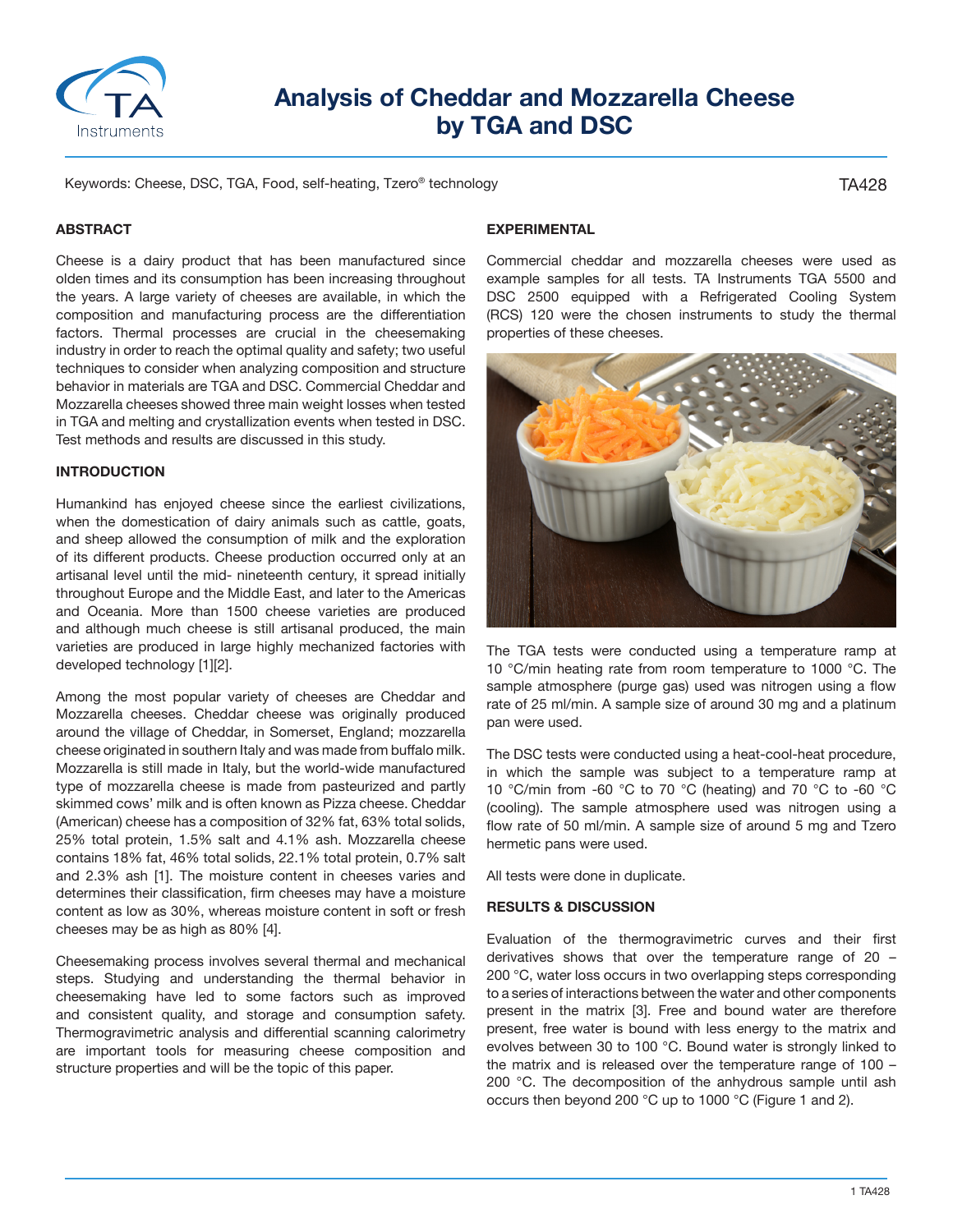

*Figure 1. TGA thermogram of cheddar cheese*



*Figure 2. TGA thermogram of mozzarella cheese*

The DSC thermograms for cheddar and mozzarella cheeses are presented in figures 3 and 4 respectively. Cheddar cheese shows an endothermic peak over the temperature range -30 °C to 40 °C that occurs on heating, and an exothermic peak at a temperature range of -40 °C to 20 °C that occurs on cooling. These peaks may correspond to melting and freezing of water and fat. Melting of fat in cheddar cheese can be attributed to the endothermic area between 0 to 50 $\degree$ C [5].



*Figure 3. DSC heat-cool-heat thermogram of cheddar cheese*

The DSC thermogram for mozzarella cheese showed a self-heating effect on the cooling cycle, which is due to the fast-energetic crystallization of water. The loop observed occurs when

the sample generates heat faster than it can be removed, the sample therefore self-heats. Crystallization is an exothermic, kinetic, multi-step process that comprises two major steps, the initial crystal formation known as nucleation and crystal growth [7]. For water, once the nuclei forms, the crystal growth is so fast that the energy cannot be conducted away from the sample to maintain the desired cooling rate. In order to calculate the enthalpy of the crystallization, the thermogram must be plotted vs time instead of vs temperature (Figure 4a).



*Figure 4. DSC heat-cool-heat thermogram mozzarella cheese*



*Figure 4a. DSC heat-cool-heat thermogram of mozzarella cheese (plotted vs. time and analyzed)*

# **CONCLUSIONS**

Thermoanalytical techniques such as TGA and DSC provide detailed information on materials composition and physicochemical structure, and can aid for modeling and defining factors such as optimal temperature for storage conditions, cheese retention of quality and safety. The Tzero technology of TA Instruments DSC's allows the detection and quantification of fast-energetic processes such as self-heating and self-cooling events in materials.